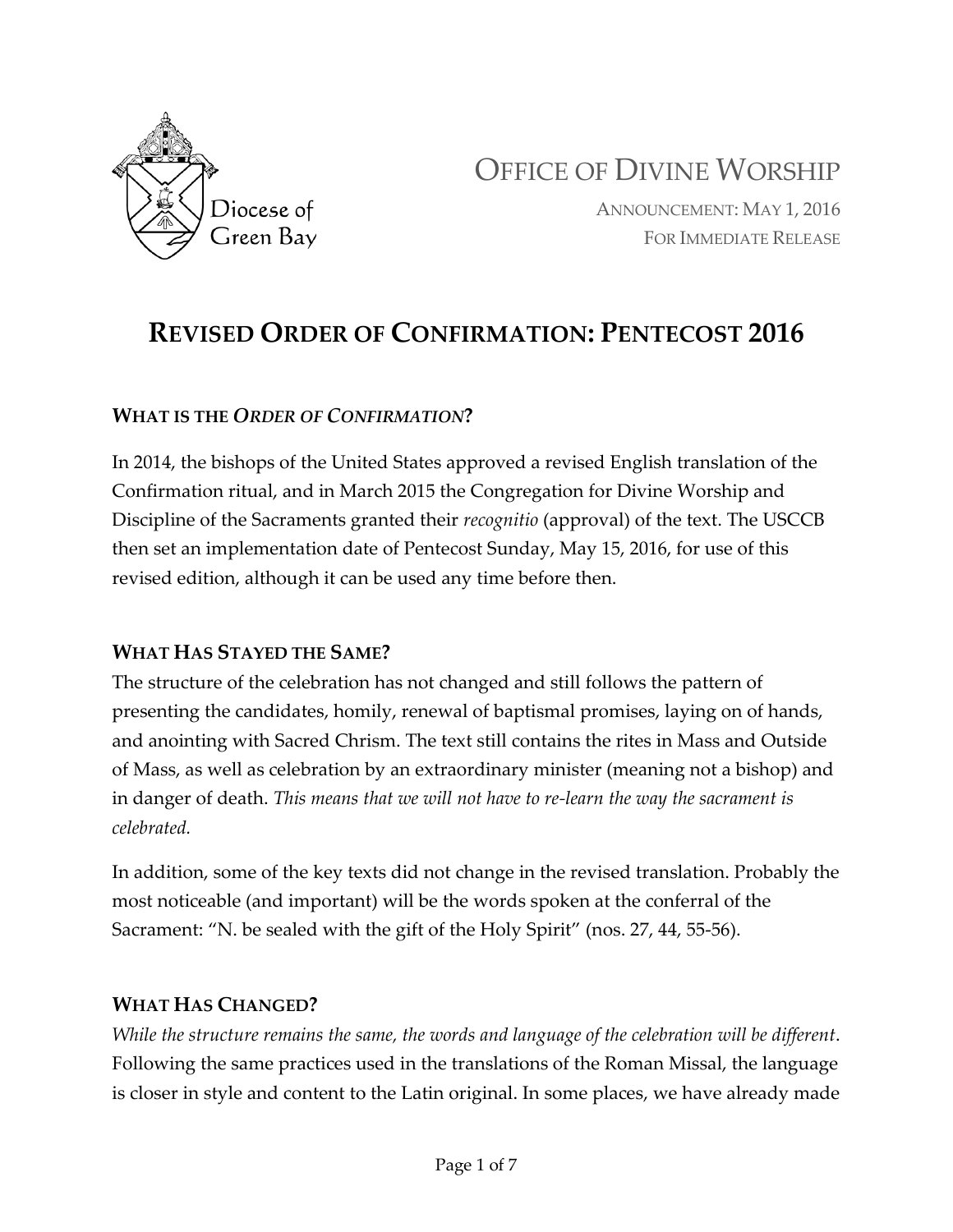those changes (the response "And with your spirit" during the anointing with Chrism, for example). This ritual has fewer parts spoken by the assembly, therefore there will not be many changes for them.

#### **Here are a few key examples of the changes:**

- Title: from the *Rite of Confirmation* to the *Order of Confirmation*

- Naming of the Gifts of the Holy Spirit: while the gifts have not changed, the names used now mirror the more traditional names found in the Catechism (see CCC 1831): **wisdom, understanding, counsel, fortitude, knowledge, piety,** and **fear of the Lord.** (See Appendix of this document for full version the prayer at the Laying On of Hands.)

- An appendix which contains music for the chanting of the prayer accompanying the Laying On of Hands

- The new text is only available printed in a bilingual edition, with the Spanish and English on facing pages. *There have not been any changes to the Spanish edition.*

### **REGARDING OTHER RITUAL TEXTS**

The prayer at the Laying On of Hands is also found in two other ritual texts. In these situations, it is permissible to use the translation (old translation) found in the ritual books until such time as these books are updated. In these locations, however, it would be both permissible and recommended to use the prayer's newer translation. These situations include:

- Pastoral Care of the Sick: "Christian Initiation of the Dying," at no. 290, and referenced at no. 246 in the "Continuous Rite of Penance, Anointing, and Viaticum."
- RCIA (US Edition): initiation of catechumens (no. 234), initiation of children of catechetical age (no. 325), reception of baptized Christians into full communion with the Catholic Church (no. 493, and referenced at no. 502), and the combined rite of initiation of catechumens and reception of baptized Christians (no. 590).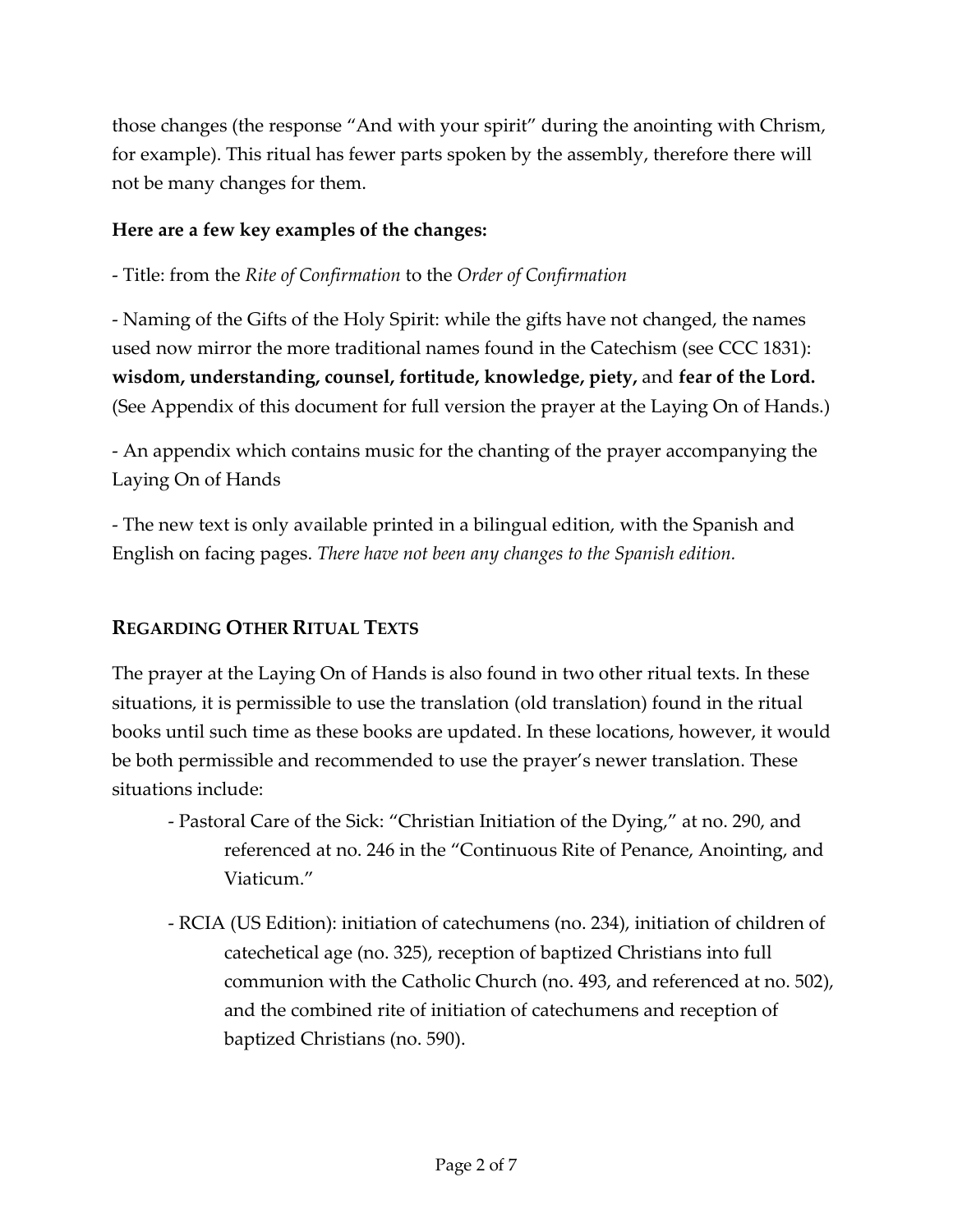Immediately before the prayer at the Laying On of Hands, however, the prefatory exhortation has a text that varies from location to location in the RCIA, none of which are identical to the version in the Order of Confirmation. Therefore, those exhortations need to retain their current translations found in the RCIA.

Please see the Appendix of this document for the texts of the new translation of the Prayer for Laying On of Hands for use in these situations.

### **WHAT DO WE DO**

- The bishop coming to your parish for Confirmation will begin using the revised text starting Pentecost 2016.

- For parishes needing a copy of the text for their use in confirmation preparation, the text is published by the USCCB and is available for purchase from their website: http://store.usccb.org/The-Order-of-Confirmation-p/7-521.htm (myUSCCB members receive a discounted rate).

#### **QUESTIONS?**

Please contact the Office of Divine Worship with any questions (see contact information below).

--- Michael J. Poradek

Divine Worship Director & Master of Ceremonies Diocese of Green Bay P.O. Box 23825, Green Bay, WI 54305 920-272-8342 mporadek@gbdioc.org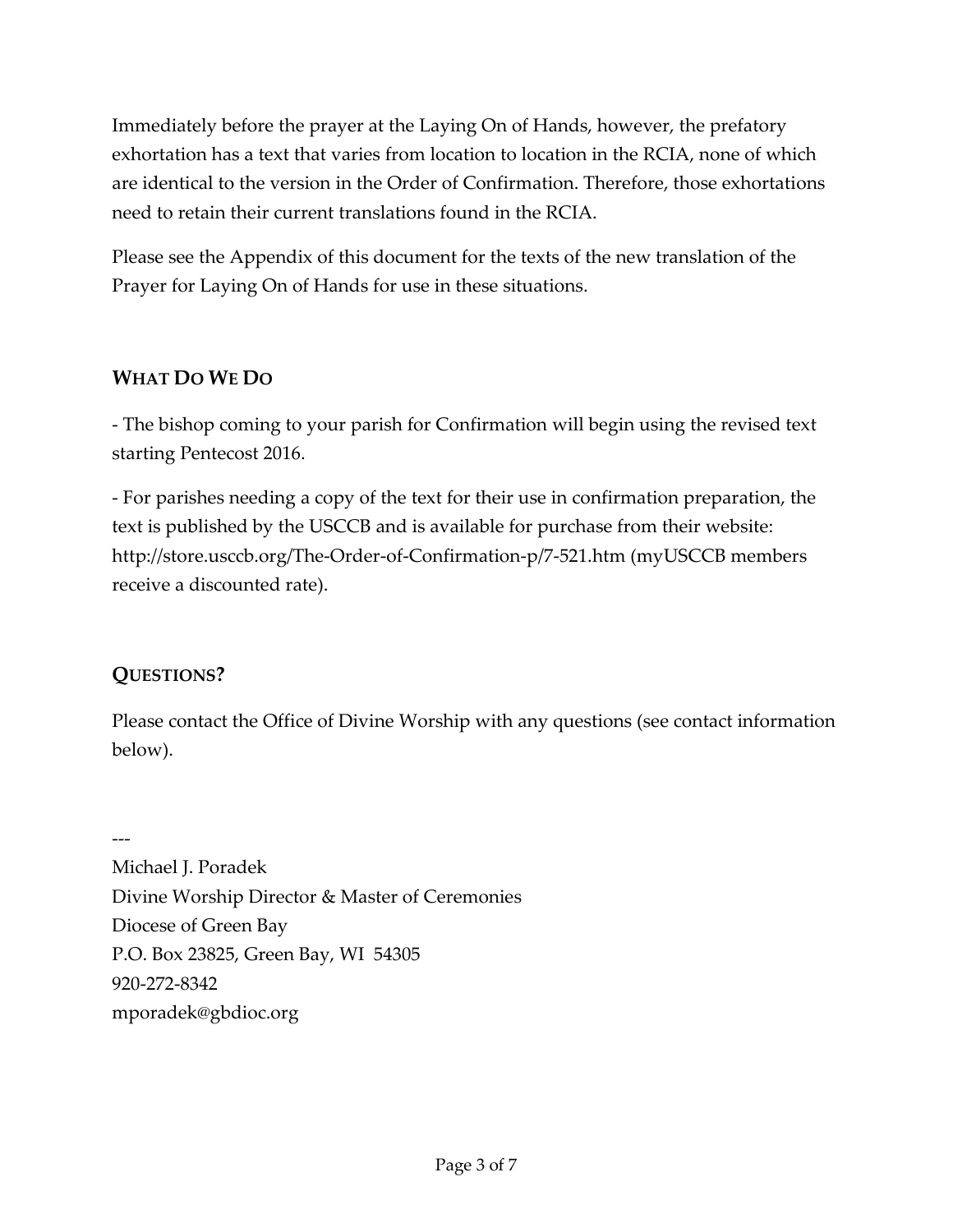# **SAMPLE RITUAL TEXTS APPENDIX (ENGLISH & SPANISH)**

# **The Laying On of Hands**

24. Then the Bishop (while the Priests associated with him remain by his side) standing, facing the people, with hands joined, says:

**Dearly beloved, let us pray to God the almighty Father, for these, his adopted sons and daughters, already born again to eternal life in Baptism, that he will graciously pour out the Holy Spirit upon them to confirm them with his abundant gifts, and through his anointing conform them more fully to Christ, the Son of God.**

All pray in silence for a while.

25. Then the Bishop lays hands over all those to be confirmed (as do the Priests who are associated with him). But the Bishop alone says:

**Almighty God, Father of our Lord Jesus Christ, who brought these your servants to new birth by water and the Holy Spirit, freeing them from sin: send upon them, O Lord, the Holy Spirit, the Paraclete; give them the spirit of wisdom and understanding, the spirit of counsel and fortitude, the spirit of knowledge and piety; fill them with the spirit of the fear of the Lord. Through Christ our Lord.**

R. Amen.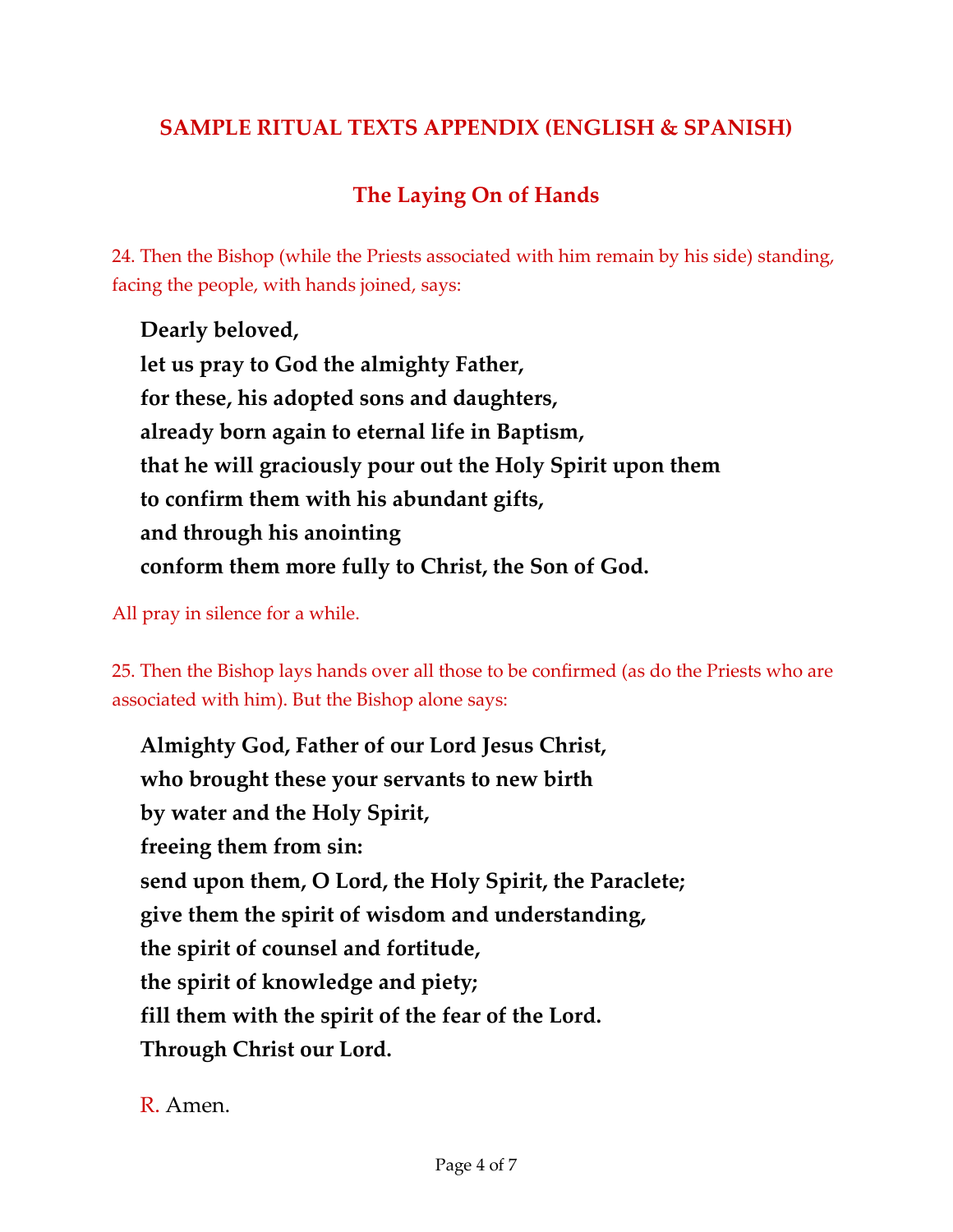# **Imposición de las Manos**

24. Luego, el obispo (teniendo a su lado a los presbíteros que van a ayudarle), de pie y con las manos juntas, exhorta al pueblo, diciendo:

**Oremos, hermanos, a Dios, Padre todopoderoso, por estos hijos suyos, que renacieron ya a la vida eternal en el Bautismo, para que envíe abundantemente sobre ellos al Espíritu Santo, a fin de que este mismo Espíritu los fortalezca con la abundancia de sus dones, los consagre con su unción spiritual y haga de ellos imagen fiel de Jesucristo.** 

Todos oran en silencio unos instantes.

25. Luego, el obispo (y los presbíteros que lo ayudan) impone las manos sobre todos los confirmandos. El obispo, él solo, dice:

**Dios todopoderoso, Padre de nuestro Señor Jesucristo, que has hecho nacer de nuevo a estos hijos tuyos por medio del agua y del Espíritu Santo, librándolos del pecado, escucha nuestra oración y envía sobre ellos al Espíritu Santo Consolador: espíritu de sabiduría y de inteligencia, espíritu de consejo y de fortaleza, espíritu de ciencia, de piedad y de tu santo temor. Por Jesucristo, nuestro Señor.**

R. Amén.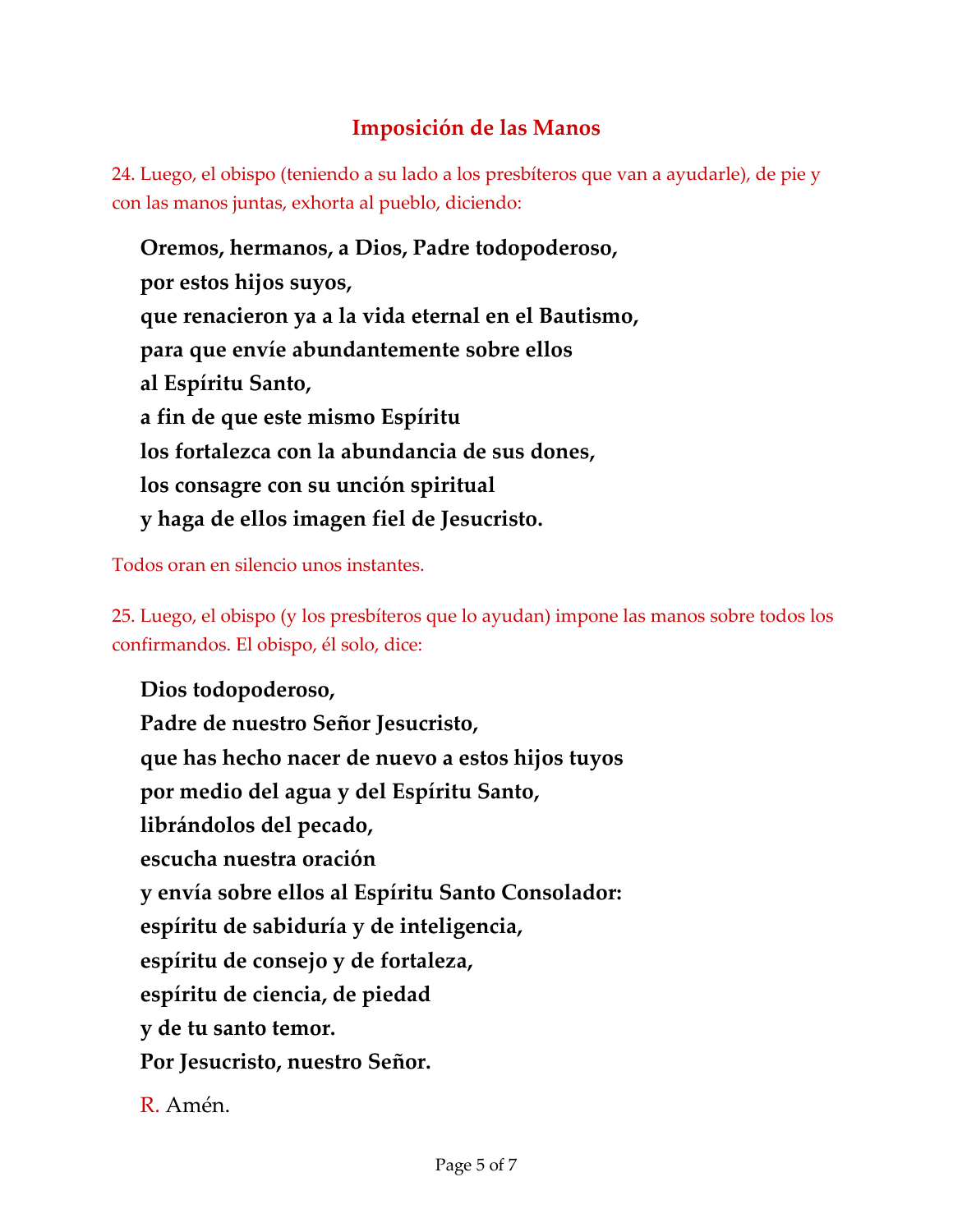## **Confirmation to be Administered to a Sick Person in Danger of Death**

54. In case of urgent necessity, the minister of Confirmation lays his hands over the sick person, as he says:

**Almighty God, Father of our Lord Jesus Christ, who brought this your servant to new birth by water and the Holy Spirit, freeing him (her) from sin: send upon him (her), O Lord, the Holy Spirit, the Paraclete; give him (her) the spirit of wisdom and understanding, the spirit of counsel and fortitude, the spirit of knowledge and piety; fill him (her) with the spirit of the fear of the Lord. Through Christ our Lord.**

R. Amen.